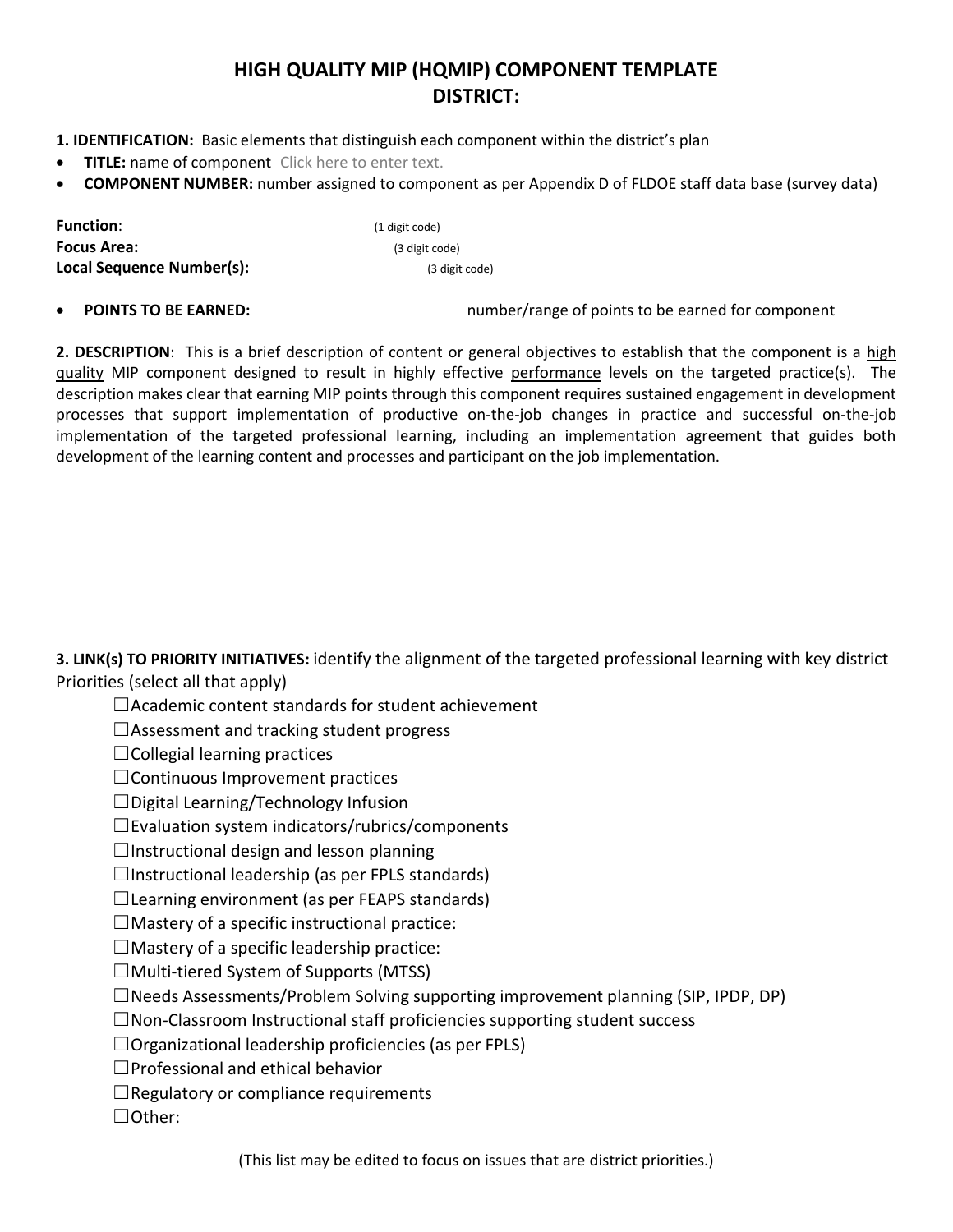## **4. FLORIDA PD PROTOCOL STANDARDS SUPPORTED BY THIS COMPONENT:** identify any Florida Protocol Standards

supported by this component (select all that apply)

|                                                                                                                                                                                                                                 | Educator                         | School                           | District    |  |  |
|---------------------------------------------------------------------------------------------------------------------------------------------------------------------------------------------------------------------------------|----------------------------------|----------------------------------|-------------|--|--|
| Planning                                                                                                                                                                                                                        | $\Box$ Click here to enter text. | $\Box$ Click here to enter text. | $\Box$ Clic |  |  |
| Learning                                                                                                                                                                                                                        | $\Box$ Click here to enter text. | $\Box$ Click here to enter text. | $\Box$ Clic |  |  |
| Implementing                                                                                                                                                                                                                    | $\Box$ Click here to enter text. | $\Box$ Click here to enter text. | $\Box$ Clic |  |  |
| Evaluating                                                                                                                                                                                                                      | $\Box$ Click here to enter text. | $\Box$ Click here to enter text. | $\Box$ Clic |  |  |
| $\Box$ . Also the second construction of the second construction of the second construction of the second second second second second second second second second second second second second second second second second secon |                                  |                                  |             |  |  |

| ichool                    |  |  |
|---------------------------|--|--|
| $\Box$ Click here to ente |  |  |
| $\Box$ Click here to ente |  |  |
|                           |  |  |

 $\Box$ Click here to enter text.  $\Box$ Click here to enter text.

 $\Box$ Click here to enter text.  $\Box$ Click here to enter text.  $\Box$ Click here to enter text.  $\Box$ Click here to enter text.

 $\Box$ Click here to enter text.  $\Box$ Click here to enter text.

 $\Box$ : Check here if not significantly related to any Protocol Standard

Note: Identifying the protocol focus and areas of responsibility (educator, school, or district) supports notifications to appropriate parties about monitoring/supporting implementation need for successful completion of learning targets in the component.

**5. IMPACT AREA(S):** While the component number code for "Focus Area" identifies the program the component will support, this HQMIP element addresses the "impact" the component is to have on the participants. Select the intended impact area(s) from the choices below. (Note that Impact Evaluation Procedures (HQMIP element #8) - used in this component should reflect the level(s) of impact selected below. Select all that apply)

 $\Box$ Study leading to deep understanding of the practice(s), standard(s), and/or process(es) targeted

 $\Box$ Repetitive practice leading to changes in proficiency of educator or leader on the job

 $\Box$ Tracking improvements in student learning growth supported by the professional learning

**6. SPECIFIC LEARNER OUTCOMES**: identify the priority study and/or on-the-job implementation outcomes. This section guides development of the implementation agreements.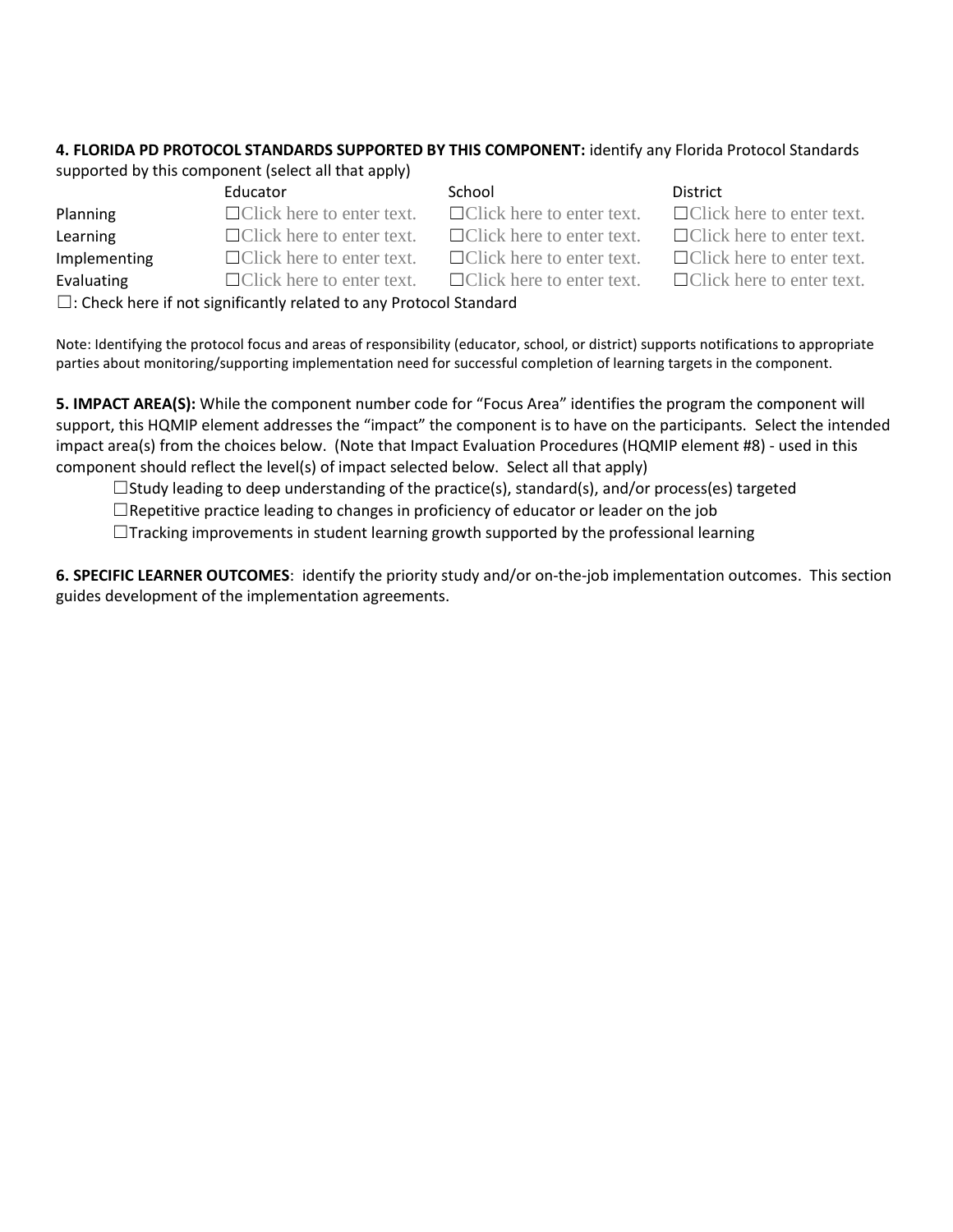**7. LEARNING PROCEDURES (Methods):** This HQMIP element expands on the survey 5 data choice made for state data element "251243" – Learning Method. What is described for HQMIP are more specific expectations on the experiences (the "what") and formats/methods (the "how") that will be used to provide participants with the knowledge and skills sufficient to implement the learner outcome of this component. This HQMIP section also guides development of participant implementation agreements<sup>1</sup>. Be as specific as possible, ensuring that those who access the component will understand the structure and methods for learning. Text here should include the learning methods code choice for staff data element "215243'. Provide specific answers to the following:

WHAT will occur during this professional development component delivery:

HOW will the experiences be provided to participants during this delivery:

 KEY ISSUES to be included in participant implementation agreements (should support the specific learner outcomes identified above):

**8. IMPLEMENTATION/MONITORING PROCEDURES:** describe the method(s) and resource(s) that will be provided to support, monitor, and enable participants to receive on-going feedback on implementation of new learning. This HQMIP element expands on staff data base code 215253. Text here should include reference to the primary implementation monitoring method code selected for data base element 215253. Include a statement that a participant's implementation agreement will be among the resources.

 $\overline{a}$ <sup>1</sup> Implementation agreements define what participant's will do in the follow-up portion of the component (implementation). They can be district determined and part of the component or developed by participants and component providers.